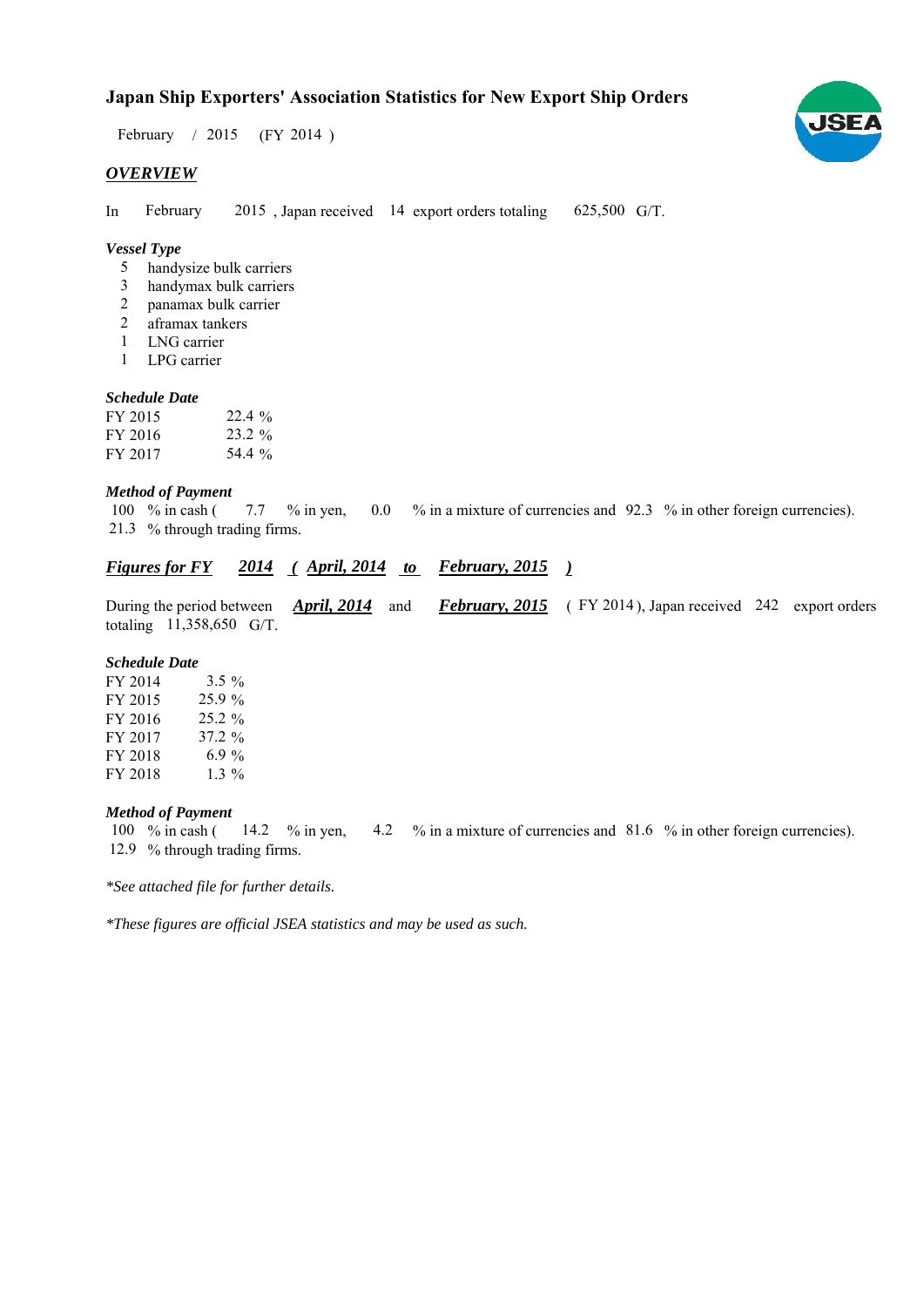# Based on Fiscal Year

No. G/T No. G/T No. G/T No. G/T No. G/T No. G/T No. G/T No. G/T General Cargos (1 30 1,570,570 17 1,464,460 0 0 0 1 7,400 0 0 0 0 0 18 1,471,860 0 0 Bulk Carriers 348 13,176,839 141 5,687,100 10 338,750 18 639,500 6 266,740 10 311,800 185 7,243,890 16 578,540 Tankers | 36| 1,685,800|| 24| 846,800| 0| 0| 5| 568,200| 6| 914,200| 4| 313,700| 39| 2,642,900|| 10| 1,227,900 Combined Carriers 0 0 0 0 0 0 0 0 0 0 0 0 0 0 0 0 Others 4 58,170 0 0 0 0 0 0 0 0 0 0 0 0 0 0 Total 418 16,491,379 182 7,998,360 10 338,750 24 1,215,100 12 1,180,940 14 625,500 242 11,358,650 26 1,806,440 FY 2014 / FY2013 (%) \* 175.9 99.7 27.2 62.8 82.6 31.7 77.8 \*\* 53.0 In CGT | | 7,984,890|| | 3,823,117| | 167,503| | 721,259| | 559,810| | 341,786| | 5,613,475|| | 901,596 Apr 13 to Mar 14 Apr 14 to Oct 14 November 2014 December 2014 Jan 15 to Feb 15 Description January 2015 February 2015 Apr 14 to Feb 15

*Figures for shipbuilding orders of 500 G/T and over for export as steel vessels placed with JSEA members are covered.*

\*FY 2013/FY2012

\*\*Calendar Year 2014

JSEA (March 2015)

# New Export Orders Placed in February 2015 (FY 2014)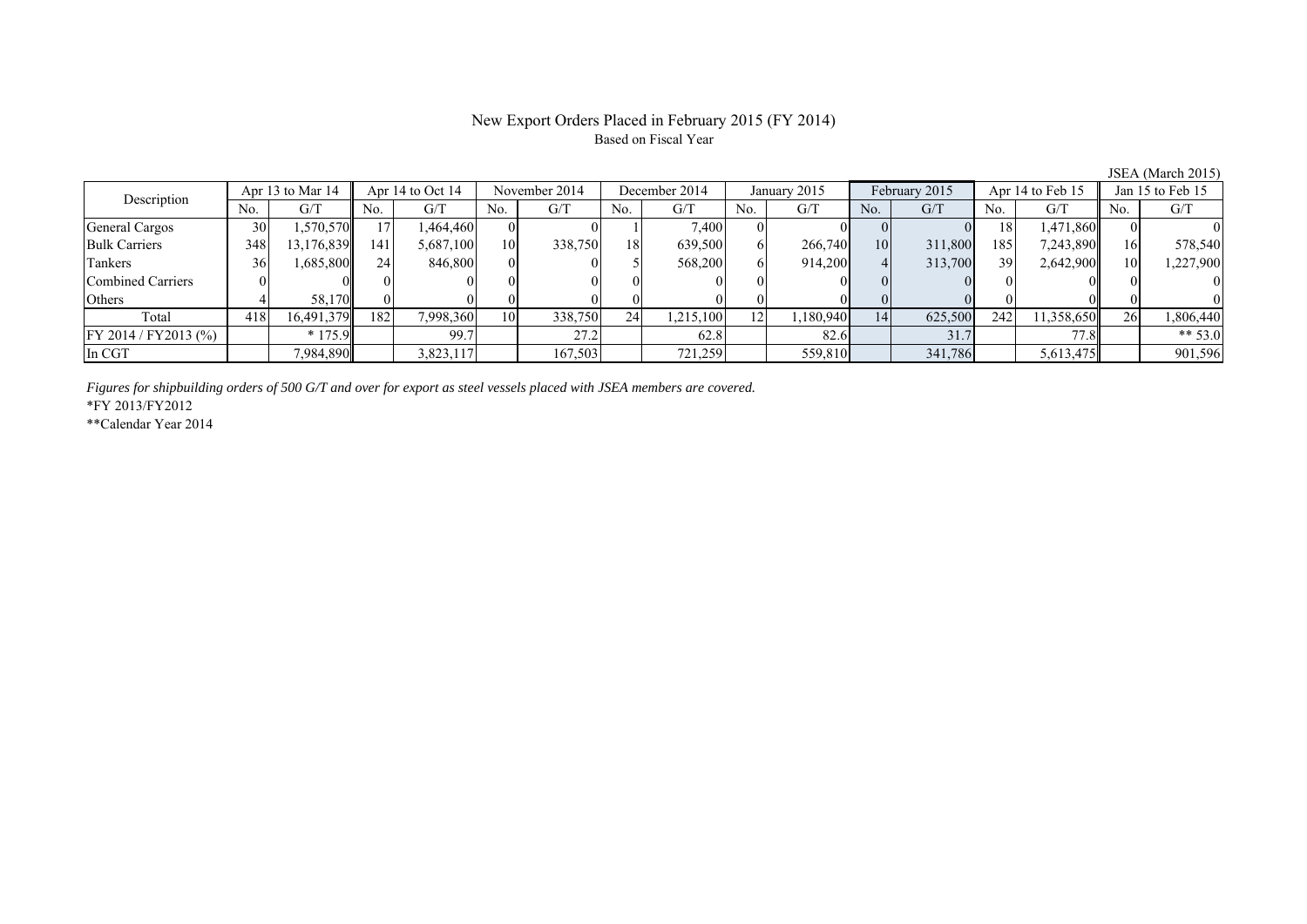### Export Ships Delivered in February 2015 (FY 2014) Based on Fiscal Year

| 0.01111111010101101010 |     |                  |     |                      |     |               |     |               |     |              |           |               |     |                  |     |                  |
|------------------------|-----|------------------|-----|----------------------|-----|---------------|-----|---------------|-----|--------------|-----------|---------------|-----|------------------|-----|------------------|
| Description            |     | Apr 13 to Mar 14 |     | Apr $14$ to Oct $14$ |     | November 2014 |     | December 2014 |     | January 2015 |           | February 2015 |     | Apr 14 to Jan 15 |     | Jan 15 to Feb 15 |
|                        | No. | G/T              | No. | G/T                  | No. | G/T           | No. | G/T           | No. | G/T          | No.       | G/T           | No. | G/T              | No. | G/T              |
| General Cargos         | 19  | 741.628          |     | 208.223              |     | 69.931        |     |               |     | 38,000       |           | 12.021        | 11  | 328,175          |     | 50,021           |
| <b>Bulk Carriers</b>   | 244 | 10,598,375       | 145 | 5,971,104            | 12. | 388,862       |     | 197.325       | 38  | 1,661,351    | <b>20</b> | 677.931       | 221 | 8,896,573        | 58  | 2,339,282        |
| Tankers                |     | 618,356          |     | 706,854              |     | 159,553       |     | 136,740       |     |              |           | 78,434        | 17  | 1,081,581        |     | 78,434           |
| Combined Carriers      |     |                  |     |                      |     |               |     |               |     |              |           |               |     |                  |     |                  |
| Others                 |     | 41.274           |     |                      |     |               |     |               |     |              |           |               |     |                  |     |                  |
| Total                  | 274 | 1,999,633        | 164 | 6,886,181            | 14  | 618,346       |     | 334,065       | 39  | 1,699,351    | 25        | 768,386       | 249 | 10,306,329       |     | 2,467,737        |
| FY 2014 / FY 2013 (%)  |     | $*80.7$          |     | 103.6                |     | 57.8          |     | 59.1          |     | 141.3        |           | 64.5          |     | 96.6             |     | ** $103.1$       |
| In CGT                 |     | 5,297,726        |     | ,189,195             |     | 276,172       |     | 197,647       |     | 741,303      |           | 396,766       |     | 4,801,083        |     | 1,138,069        |

*Deliveries of new shipbuilding orders of 500 G/T and over for export as steel vessels placed with JSEA members are covered.*

\*FY 2013/FY2012

\*\*Calendar Year 2014

JSEA (March 2015)